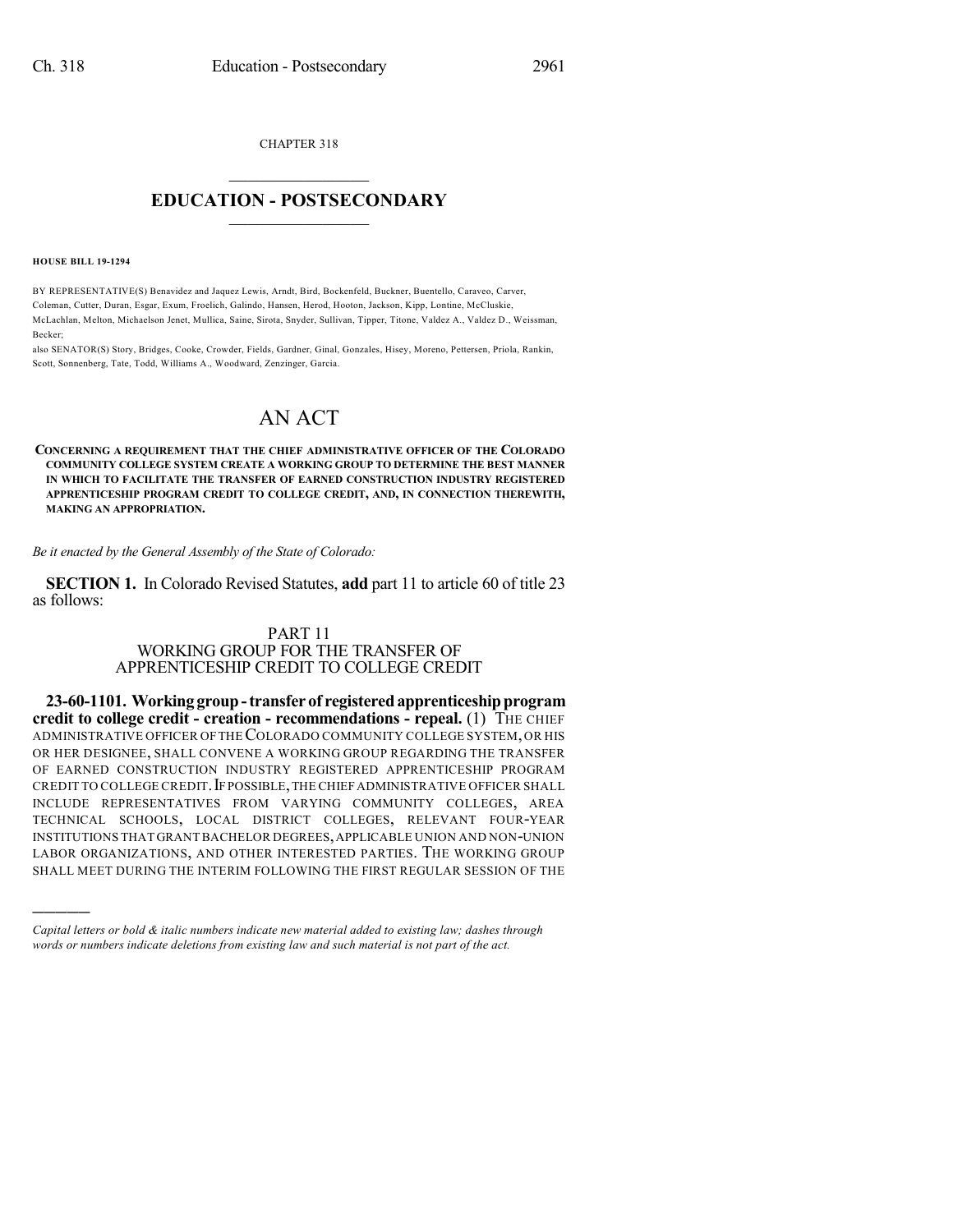SEVENTY-SECOND GENERAL ASSEMBLY TO DETERMINE THE MOST EFFICIENT AND APPROPRIATE MANNER IN WHICH TO FACILITATE THE TRANSFER OF EARNED CONSTRUCTION INDUSTRY REGISTERED APPRENTICESHIP PROGRAM CREDIT TO COLLEGE CREDIT. THE WORKING GROUP SHALL CONSIDER:

(a) THE BEST MANNER IN WHICH TO ALIGN CONSTRUCTION INDUSTRY REGISTERED APPRENTICESHIP PROGRAM CURRICULUM WITH EXISTING COMMUNITY COLLEGE COURSES;

(b) THE POSSIBILITY OF CONSTRUCTION INDUSTRY REGISTERED APPRENTICESHIP PROGRAM COURSE WORK THAT COULD CULMINATE IN SIGNIFICANT ATTAINMENT TOWARD AN ASSOCIATE OR BACHELOR DEGREE;

(c) THE BEST MANNER IN WHICH TO CLARIFY TO STUDENTS AND OTHER PEOPLE PURSUING OCCUPATIONAL EDUCATION IN CONSTRUCTION FIELDS THE DIFFERENCE BETWEEN A REGISTERED APPRENTICESHIP PROGRAM AND A WORK-STUDY PROGRAM AND THE DIFFERENT REQUIREMENTS, CURRICULUM, AND CREDITS FOR COMPLETING THE DIFFERENT PROGRAMS;

(d) WHETHER IT IS FEASIBLE FOR ALL COMMUNITY COLLEGES TO OFFER REGISTERED APPRENTICESHIP PROGRAMS AND IF NOT, WHY NOT; AND

(e) ANY OTHER CONSIDERATIONS DEEMED NECESSARY BY THE WORKING GROUP IN CONNECTION WITH THE TRANSFER OF EARNED CONSTRUCTION INDUSTRY REGISTERED APPRENTICESHIP PROGRAM CREDIT TO COLLEGE CREDIT.

(2) THE WORKING GROUP FOR THE TRANSFER OF EARNED CONSTRUCTION INDUSTRY REGISTERED APPRENTICESHIP PROGRAM CREDIT TO COLLEGE CREDIT SHALL SOLICIT INPUT FROM SUBJECT MATTER EXPERTS, INCLUDING, BUT NOT NECESSARILY LIMITED TO, LABOR ORGANIZATIONS, COMMUNITY COLLEGE ADMINISTRATORS, AND PEOPLE WHO ARE IN OR HAVE COMPLETED REGISTERED APPRENTICESHIP PROGRAMS.

(3) THE WORKING GROUP FOR THE TRANSFER OF REGISTERED APPRENTICESHIP CREDIT TO COLLEGE CREDIT SHALL SUBMIT TO THE GENERAL ASSEMBLY ITS RECOMMENDATIONS FOR THE MOST EFFICIENT AND APPROPRIATE MANNER IN WHICH TO FACILITATE THE TRANSFER OF EARNED CONSTRUCTION INDUSTRY REGISTERED APPRENTICESHIP PROGRAM CREDITS TO COLLEGE CREDIT, INCLUDING ANY RECOMMENDATIONS FOR NECESSARY LEGISLATION, ON OR BEFORE DECEMBER 31, 2019.

(4) THIS PART 11 IS REPEALED, EFFECTIVE JULY 1, 2020.

**SECTION 2.** In Colorado Revised Statutes, 23-3.3-103, **add** (4) as follows:

**23-3.3-103. Annual appropriations - repeal.** (4) (a) THE PROVISIONS OF SUBSECTION (1) OF THIS SECTION CONCERNING APPROPRIATIONS FOR STUDENT FINANCIAL ASSISTANCE UNDER THIS ARTICLE 3.3 SHALL NOT APPLY TO APPROPRIATIONS MADE FOR THE PURPOSE OF THE WORKING GROUP FOR THE TRANSFER OF APPRENTICESHIP CREDIT TO COLLEGE CREDIT PURSUANT TO PART 11 OF ARTICLE 60 OF THIS TITLE 23.